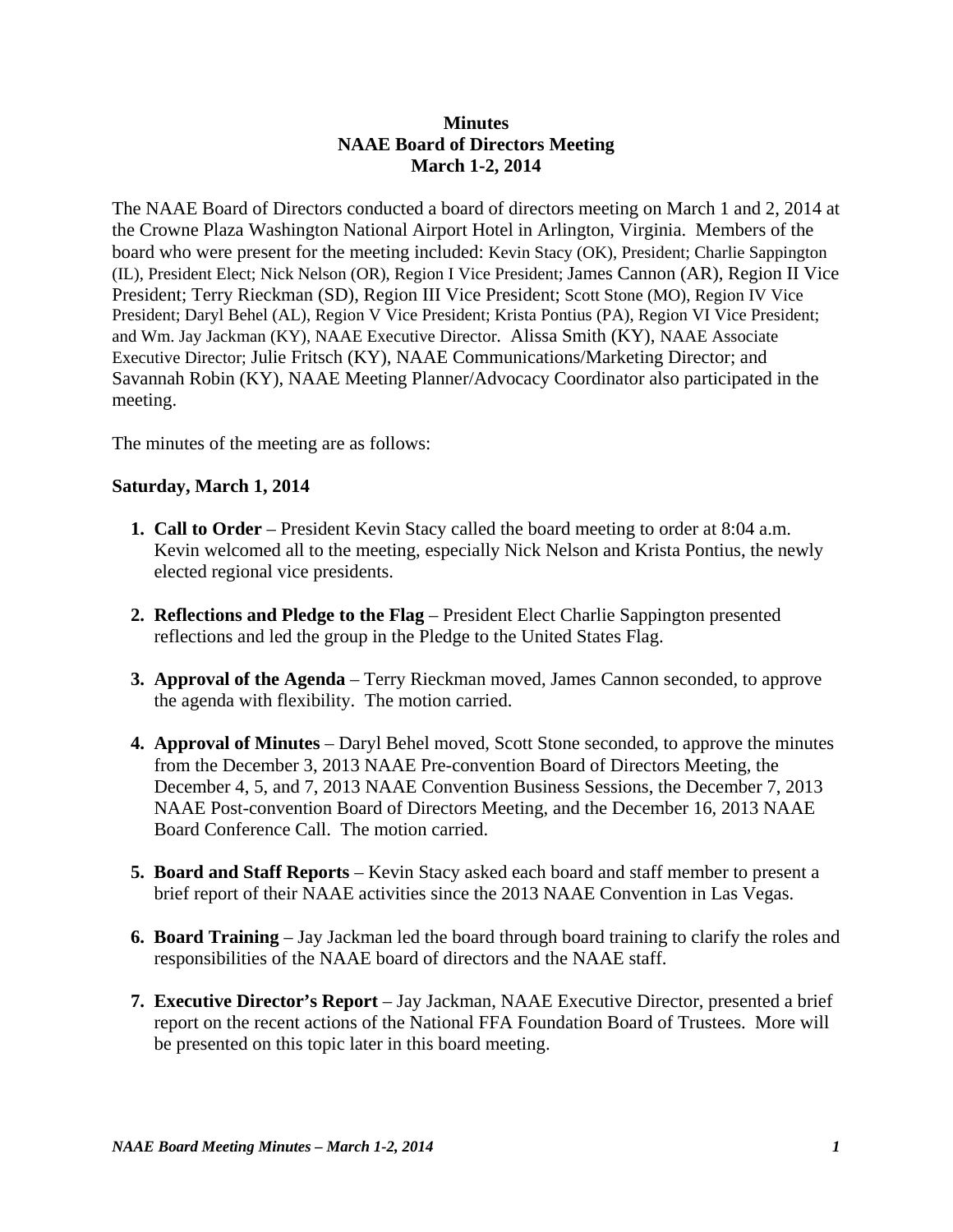- **8. Associate Executive Director's Report** Alissa Smith, NAAE Associate Executive Director, presented a report on NAAE membership and professional development activities and initiatives.
- **9. Communications/Marketing Director's Report** Julie Fritsch, NAAE Communications/Marketing Director, presented a progress report on the development of the new NAAE website.

*President Kevin Stacy recessed the board meeting from 11:39 a.m. - 1:03 p.m. for a lunch break.*

- **10. Advocacy Research Project Report** Savannah Robin, NAAE Meeting Planner/Advocacy Coordinator, presented a report from the advocacy research project she is leading along with Rebecca Russell, UK ag ed graduate student.
- **11. Joint Board Committee Meeting** Charlie Sappington and Kevin Stacy conducted a joint board committee meeting for the primary purposes of discussing the proposals to restructure the NAAE committee process and the NAAE board of directors and to address any additional items from the 2013 full committee reports. The following full committee chairs joined the board committee meeting by conference call: Joshua Rusk (WI), Finance; Joe Linthicum (MD), Marketing; Troy Talford (WI), Member Services; Deanna Thies (MO), Policy and Bylaws; Melanie Bloom (IA), Professional Growth; Teresa Lindberg (VA), Public Policy; Scott Johnson (IN), Strategic Planning. The board committee reviewed the full committee reports from the 2013 NAAE Convention related to the two proposals and any additional action items that were addressed by the full committees.
- **12. Executive Session**  The board went into executive session from 3:45 5:15 p.m. for the executive director's performance evaluation. The board took two specific actions during the executive session, as follows:

The board instructed and authorized the executive director to give modest and appropriate salary raises to NAAE staff.

Daryl Behel moved, Charlie Sappington seconded, to offer a one year extension to the executive director's employment contract and to increase the base salary of the executive director by three percent for the 2014-15 contract year. The motion carried.

*President Kevin Stacy recessed the board meeting for the day at 5:25 p.m. on March 1, 2014.*

## **Sunday, March 2, 2014**

*President Kevin Stacy called the board meeting back to order at 8:00 a.m. on March 2, 2014.* 

**13. CASE Report** – Jay Jackman presented an update on the Curriculum for Agricultural Science Education (CASE) initiative.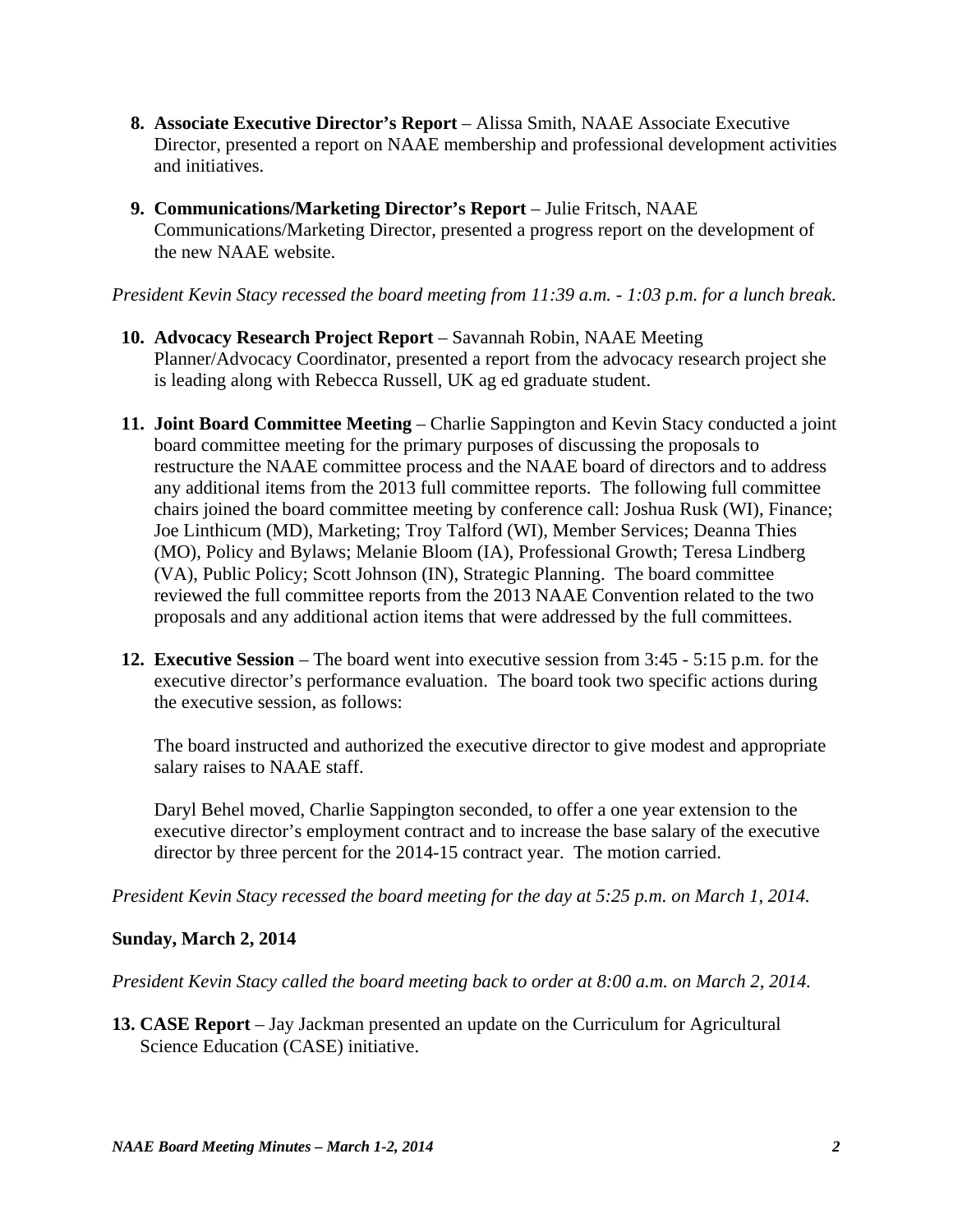- **14. Regional Conferences**  Savannah Robin led the discussion of the upcoming 2014 regional conferences. The regional conferences pages on NAAE's Communities of Practice will be utilized again this year to disseminate regional conferences information. Ideas Unlimited, Lifetime Achievement, Outstanding Cooperation, and Outstanding Service applications will be evaluated at the respective regional meetings. Other NAAE award applications will be evaluated with the new evaluation system on-line rather than at the regional meetings. Savannah needs from each regional vice president the number of attendees expected at their regional meeting. Savannah will provide a template to the regional vice presidents to collect information to create professional development certificates for the regional meetings. Kevin Stacy will attend the regional meetings in Region II and Region V. Charlie Sappington will attend the regional meetings in Region III and Region VI (and maybe Region I). NAAE staff will attend the regional meetings in Region I, Region III, and Region IV.
- **15. Advocacy Resources**  Savannah Robin discussed NAAE's advocacy resources that are included on the NAAE website, especially within the Ag Ed Advocacy community in NAAE's Communities of Practice.
- **16. 2014 NAAE Convention Planning**  Savannah Robin and Alissa Smith gave a brief update on the 2014 NAAE Convention, which will be held at the Gaylord Opryland Hotel in Nashville, Tennessee. The Tennessee Association is planning for a host state social at the Nashville Palace with meal, live music, and dance floor. More details on the 2014 convention will be provided at the summer board meeting.
- **17. 2013 NAAE Convention Evaluation**  Alissa Smith led a discussion on the evaluation of the 2013 NAAE Convention in Las Vegas.
- **18. National Council for Agricultural Education / SAE Renewal Update**  Ken Couture (CT) joined the meeting by conference call and presented a report from the National Council for Agricultural Education, including an update on the SAE renewal initiative.
- **19. National FFA Alumni Council Update**  Bonnie Kegler (CT) joined the meeting by conference call and presented a report from the National FFA Alumni Association.
- **20. Board and Committee Restructuring Discussion**  The board continued the discussion on the proposals to restructure the NAAE committee process and the make-up of the NAAE board of directors. Details are presented in the committee report.
- **21. National Teach Ag Campaign Update**  Ellen Thompson (SD) joined the meeting by conference call and presented a report from the National Teach Ag Campaign.

*President Kevin Stacy recessed the board meeting from 11:32 a.m. - 12:56 p.m. for a lunch break.*

**22. National FFA Foundation Board of Trustees Update** – Greg Curlin (IN) joined the meeting by conference call and presented a report from the National FFA Foundation Board of Trustees.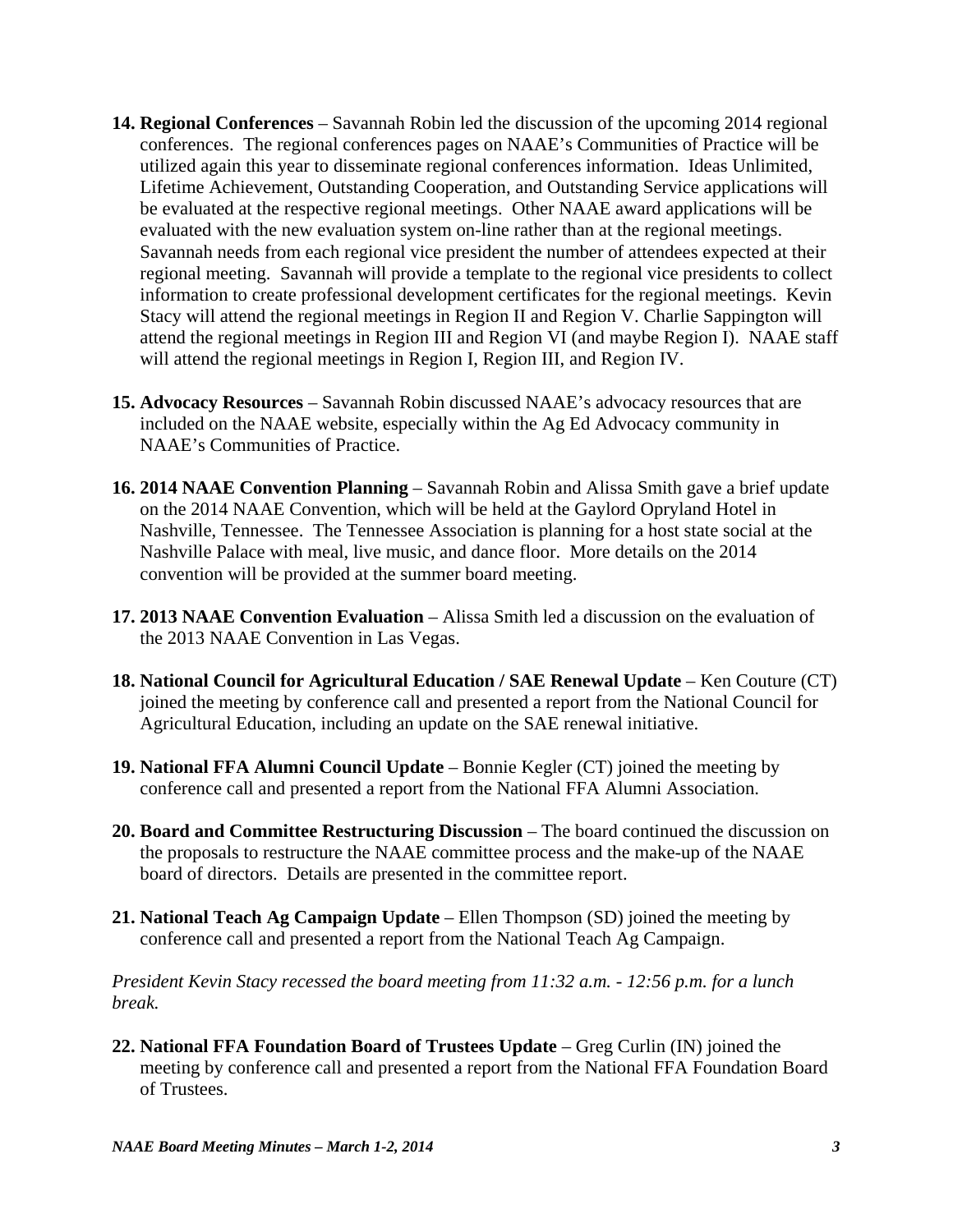## **23. Board Committee Reports**

- **a. Strategic Planning Committee Report** Charlie Sappington presented the Strategic Planning Committee report. Charlie Sappington moved, Daryl Behel seconded, to adopt the Strategic Planning Committee report. The motion carried.
- **b. Professional Growth Committee Report** Nick Nelson presented the Professional Growth Committee report. Nick Nelson moved, Scott Stone seconded, to adopt the Professional Growth Committee report. The motion carried.
- **c. Public Policy Committee Report**  Terry Rieckman presented the Public Policy Committee report. Terry Rieckman moved, James Cannon seconded, to adopt the Public Policy Committee report. The motion carried.
- **d. Marketing Committee Report**  Krista Pontius presented the Marketing Committee report. Krista Pontius moved, Daryl Behel seconded, to adopt the Marketing Committee report. The motion carried.
- **e. Member Services Committee Report** Daryl Behel presented the Member Services Committee report. Daryl Behel moved, Nick Nelson seconded, to adopt the Member Services Committee report. The motion carried.
- **f. Policy and Bylaws Committee Report** James Cannon presented the Policy and Bylaws Committee report. James Cannon moved, Terry Rieckman seconded, to adopt the Policy and Bylaws Committee report. The motion carried.
- **g. Finance Committee Report**  Scott Stone presented the Finance Committee report. Scott Stone moved, Terry Rieckman seconded, to adopt the Finance Committee report. The motion carried.
- **24. 2014 Summer Board Meeting Planning**  The summer board meeting will be in Lexington, Kentucky. Travel day is July 10. Meeting days are July 11 and 12. Travel home days are either early evening July 12 or morning of July 13.
- **25. Developing Board Member Advocacy Plans**  Savannah Robin presented the idea of NAAE board members developing local advocacy plans. Savannah presented an example of a local advocacy plan. Charlie Sappington moved, Krista Pontius seconded, that each board member develop an advocacy plan that they can present at their respective regional meeting. The motion carried. Savannah offered to assist any board member in developing the local plans.
- **26. National Policy Seminar**  Savannah Robin presented the update on the Ag Ed Strand of the ACTE National Policy Seminar. There will be two agricultural education break-out sessions and the Agricultural Education Leadership Dinner.